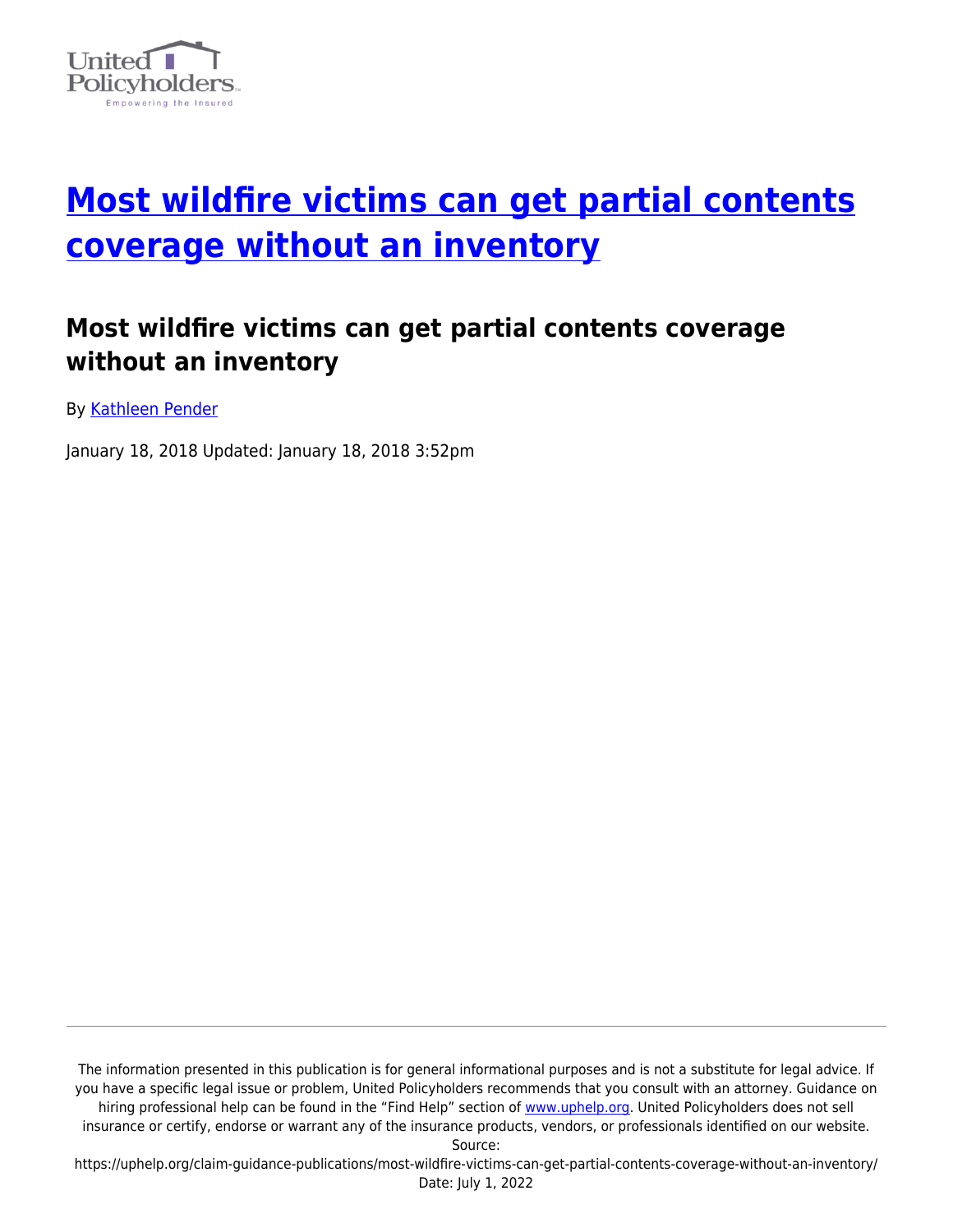



Photo: Noah Berger, Special To The Chronicle. A wall stands at a home destroyed by the Tubbs fire in the Fountaingrove area of Santa Rosa. Most insurance companies have agreed to pay policyholders who suffered total losses in the California wildfires more than 25 percent of their contents limit without requiring them to submit a detailed inventory of items lost, according to the state Department of Insurance.

The information presented in this publication is for general informational purposes and is not a substitute for legal advice. If you have a specific legal issue or problem, United Policyholders recommends that you consult with an attorney. Guidance on hiring professional help can be found in the "Find Help" section of [www.uphelp.org.](http://www.uphelp.org/) United Policyholders does not sell insurance or certify, endorse or warrant any of the insurance products, vendors, or professionals identified on our website. Source: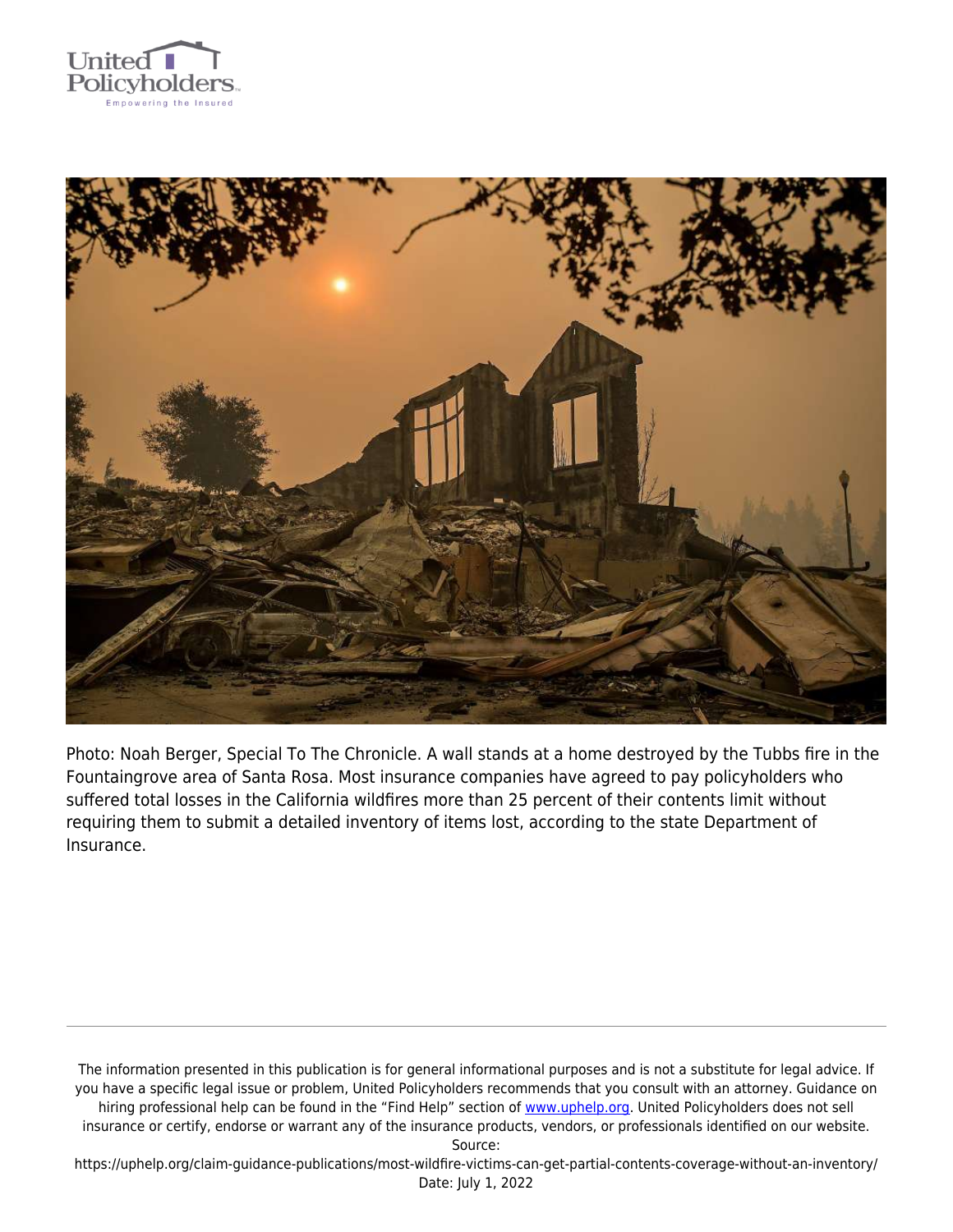

Most insurance companies have agreed to pay policyholders who suffered total losses in the California wildfires more than 50 percent of their contents limit without requiring them to submit a detailed inventory of items lost, according to results of a survey by the Insurance Department [released](https://www.insurance.ca.gov/0400-news/0100-press-releases/2018/release006-18.cfm) Thursday.

Normally insurance companies require customers who file a contents claim to submit a detailed inventory of every item they lost, including the approximate purchase date and original price. They generally require customers with replacement cost coverage to actually replace each item and provide a receipt if they want to collect its full replacement cost, rather than just its depreciated value. This can be a [long](http://www.sfchronicle.com/business/networth/article/For-fire-victims-replacing-lost-things-can-be-12331032.php) [and painful](http://www.sfchronicle.com/business/networth/article/For-fire-victims-replacing-lost-things-can-be-12331032.php) process.

On Oct. 13, while the Wine Country wildfires were still raging, Insurance Commissioner Dave Jones [asked](http://www.insurance.ca.gov/01-consumers/140-catastrophes/upload/2017-CDI-Insurer-Wildfire-Claims_Handling_Reforms_101317.pdf) all insurance companies to voluntarily provide "a standard contents advance payment of at least 25 percent of policy limits for a total loss of the primary residence in a wildfire disaster."

In a Dec. 21 [notice,](http://www.insurance.ca.gov/0250-insurers/0300-insurers/0200-bulletins/bulletin-notices-commiss-opinion/upload/12-21-17-Final-Notice-Inventory-Issue-122117_.pdf) he asked all companies with total-loss claims "to follow the lead of other insurers who are providing up to 100 percent of contents (personal property) coverage limits without requiring the insured to undertake the onerous task of completing a detailed inventory." He asked insurers to let his department know by Jan. 8 whether they would comply with the request.The department said companies representing 97 percent of the total-loss residential claims agreed to pay more than 25 percent of the contents limit without a detailed inventory. Thirty-four companies, including most of the state's largest, agreed to pay at least 50 percent of contents without an itemized list. They include State Farm, Farmers/Foremost, CSAA Insurance, Nationwide/Allied, USAA, Allstate, Liberty Mutual/Safeco and Travelers.

It said 10 companies agreed to pay less than 50 percent or didn't change their claims-handling policies, and three companies including Progressive did not respond to the request.

Allstate said it is providing "100 percent of an insured's claim without requiring an inventory of personal property, provided that the policy is a personal lines policy with replacement cost coverage and the claim is a covered total loss," unless fraud is suspected.

The information presented in this publication is for general informational purposes and is not a substitute for legal advice. If you have a specific legal issue or problem, United Policyholders recommends that you consult with an attorney. Guidance on hiring professional help can be found in the "Find Help" section of [www.uphelp.org.](http://www.uphelp.org/) United Policyholders does not sell insurance or certify, endorse or warrant any of the insurance products, vendors, or professionals identified on our website. Source: